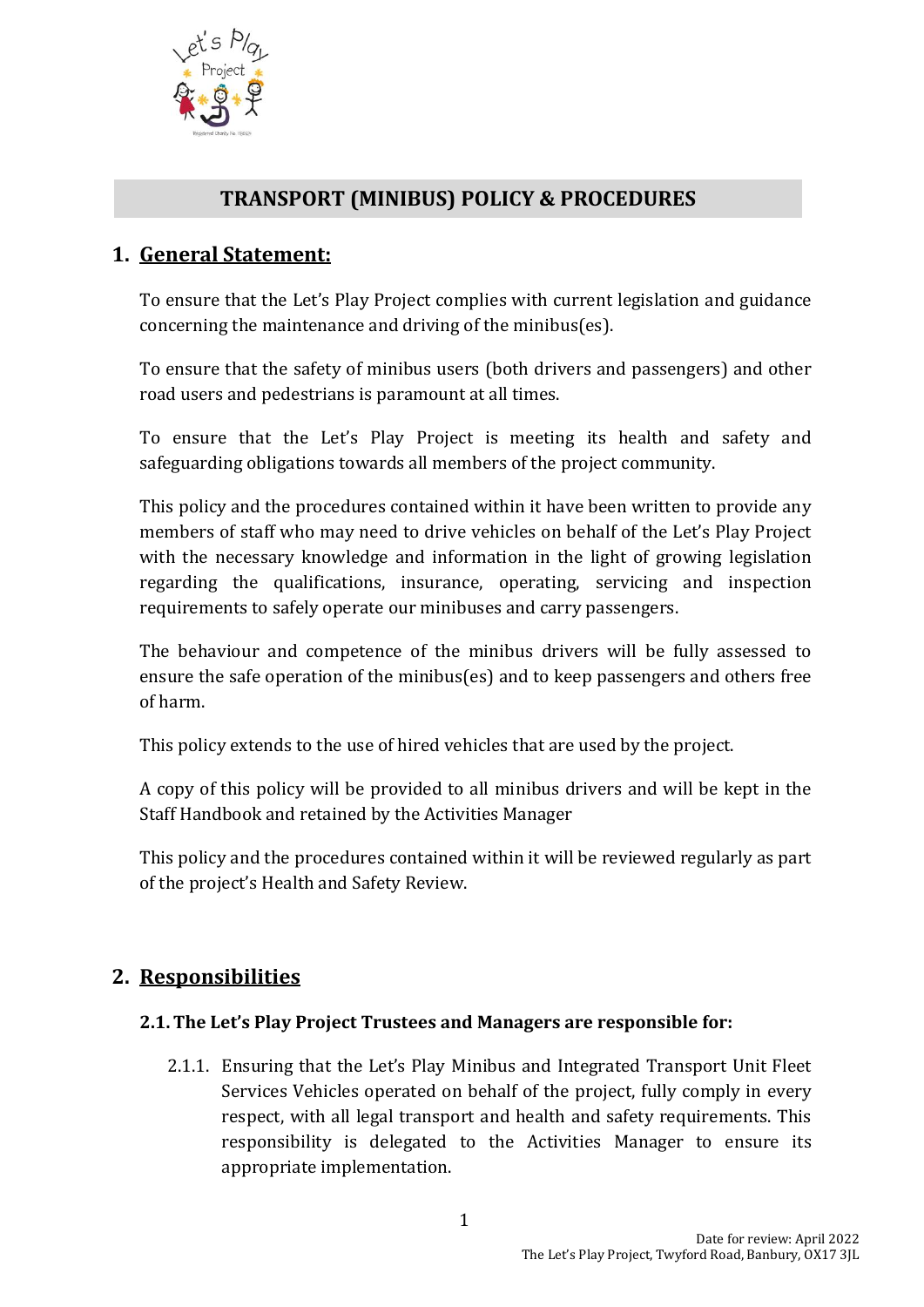

- 2.1.2. To monitor the implementation of this policy through the Health and Safety Trustee and review it on a regular basis.
- 2.1.3. Reporting any reportable accidents as per RIDDOR (Reporting of Injuries, Disease and Dangerous Occurrences Regulations 2013).
- 2.1.4. The Activities Manager will ensure that the school has appropriate safety procedures for the minibus based on the ROSPA Advice for Minibus Safety and their code of practice (in addition to the DfE guidance). A copy of the full code of practice is available at [www.rospa.com.](http://www.rospa.com/)
- 2.1.5. Ensure that servicing of the minibus(es) is performed at the correct mileage and that the service book kept is ready for inspection at any time.
- 2.1.6. Ensure that mini checks (fuel, water, oil and battery levels, tyre pressures and lights) are conducted by a trained member of the core team on a weekly basis.
- 2.1.7. The Management Team will arrange for appropriate insurance cover and for the payment of annual road tax.

#### **2.2.All drivers, must ensure the following:**

- 2.2.1. Follow and comply fully with the requirements outlined in 'Procedures and Practices' section below.
- 2.2.2. Ensure that pre-use checks of the vehicle are conducted and complete the Vehicle Check List
- 2.2.3. Report any concerns about the safety and / or condition of the minibus to the Activities Manager immediately.
- 2.2.4. Familiarise themselves with the relevant ROSPA guidance.
- 2.2.5. Understand the personal legal implications if procedures are not adhered to. For example, "It is the driver's licence that will suffer if the vehicle is found to be defective. It is also the driver's responsibility to ensure the safety (including the use of seat belts) and welfare of all passengers". ROSPA February 2008
- 2.2.6. Comply fully with all road traffic laws, respecting speed limits and ensuring use of seatbelts at all times. For longer journeys, frequent rest breaks are to be taken.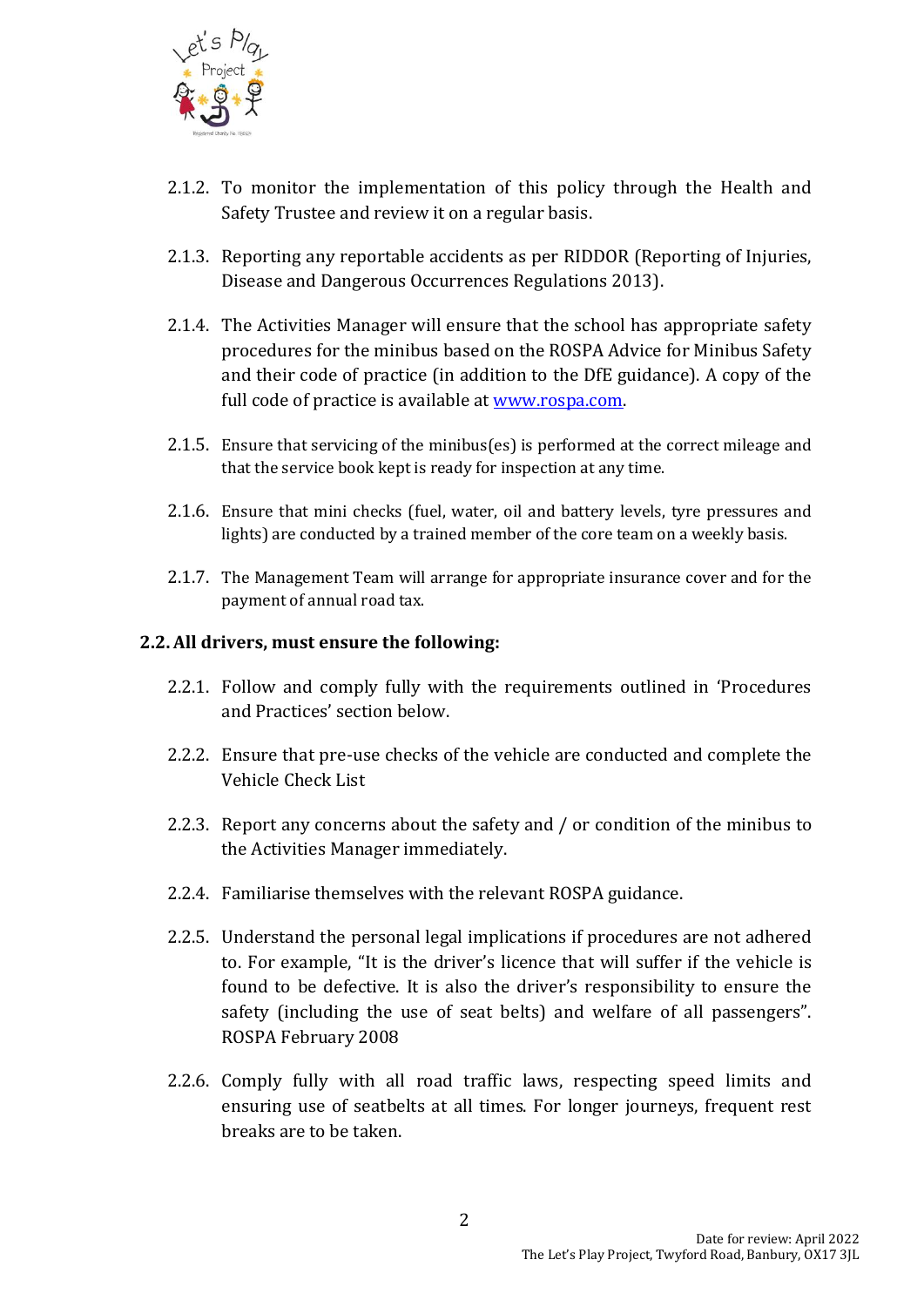

- 2.2.7. Inform a member of the Core Management Team immediately if unfit to undertake a journey in order that alternative arrangements can be made.
- 2.2.8. Never use a mobile phone (handheld or hands free) as the driver of the vehicle unless it is parked in a safe place with the engine switched off. Making genuine emergency 999 or 112 calls whilst driving is legal.

# **3. Procedures and Practices**

# **3.1. Driver Eligibility**

# 3.1.1. **Persons Entitled to Drive the Minibus**

- a. Drivers must be aged 25 or over. Minibus drivers must meet the driver licence requirements.
- b. Before being authorised to drive the minibus, staff must undergo a Minibus Driver Awareness Scheme (MIDAS) training course and pass an assessment. The assessment and training will be carried out by an external MIDAS Driver Assessor Trainer.
- c. Additionally, staff will have MIDAS refresher training every four years to ensure that they maintain the necessary level of proficiency to drive the minibus safely.
- d. Drivers must be medically fit and legally qualified to drive a minibus and are required to complete and sign a driver declaration form to that effect before driving the minibus.
- e. Staff with a medical condition that needs to be declared to the insurers should advise the Activities Manager accordingly.
- f. It is the licence holder's responsibility to notify the Activities Manager of any changes to the driver's licence.
- g. Where a driver informs the project that he/she has acquired penalty points on his/her licence, the Activities Manager will determine whether he/she is permitted to drive the minibus.
- h. Only those named on the approved drivers list (a copy of which is held by the Activities Manager) will be eligible to drive the minibuses.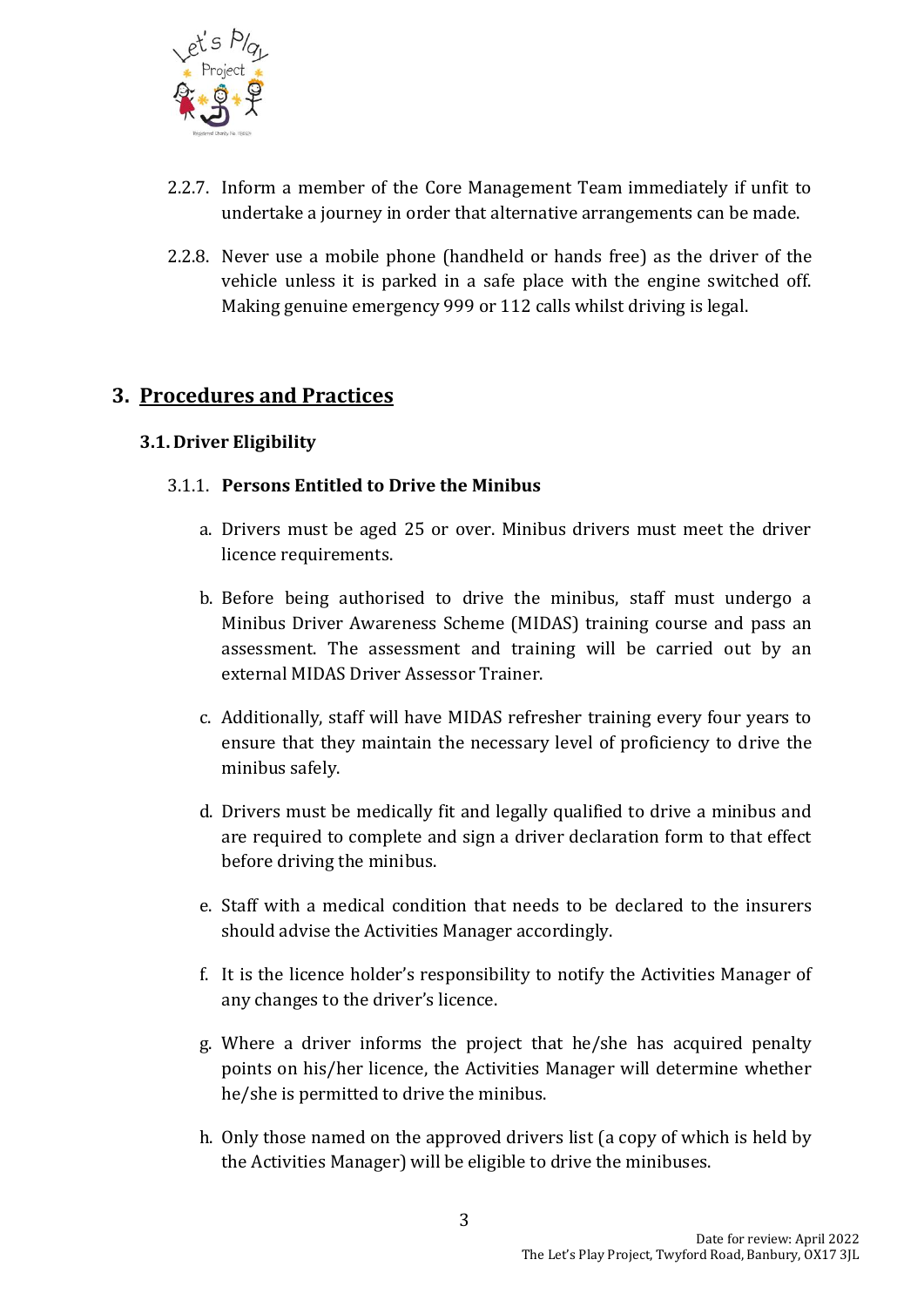

## **3.2.Vehicle Readiness and Maintenance**

#### 3.2.1. **Servicing, MOT, Insurance and Taxation**

- a. Servicing and MOT testing will be carried out at the appropriate intervals, and in accordance with the manufacturer's recommendations.
- b. Trained members of the Core team will conduct weekly mini checks on fuel, water, oil and battery levels, tyre pressures and lights. A signed record will be maintained to demonstrate that these checks have been undertaken.

### 3.2.2. **Pre-Use Vehicle Checks:**

- a. The minibus must be maintained to high levels. As well as MOT, servicing and half termly checks, drivers should satisfy themselves that the vehicle is safe to drive. If the serviceability of the vehicle is in doubt, it is not to be used until it has been repaired.
- b. Pre-use checks are to be recorded on the Vehicle Check List found in the Office which must be signed for on collection and return of keys from the Office. Completed Vehicle Check Lists are to be given to the Activities Manager on return of the minibus who will take any action necessary. These lists will be retained by the project.
- c. Pre-use checks must include lights (headlights, hazards, brakes, reversing, side and indicators), horn, mirrors, doors (open, close and lock correctly), steering, seatbelts and windscreen wipers (including windscreen wiper wash). A walk around the vehicle should occur to check for damage / defects and to assess tyre condition.
- d. If the driver has concerns about the condition of the vehicle it must not be used and these concerns must be reported to the Activities Manager.
- e. Mileage records should be used to help monitor fuel consumption.
- f. Prior to the start of each journey, the driver is to go through a brief talk with Young People regarding the wearing of seatbelts, journey time, being seated at all times, behaviour, noise levels and escape procedures. The journey is not to commence unless the requirements of the driver are complied with.
- 3.2.3. **Fuel**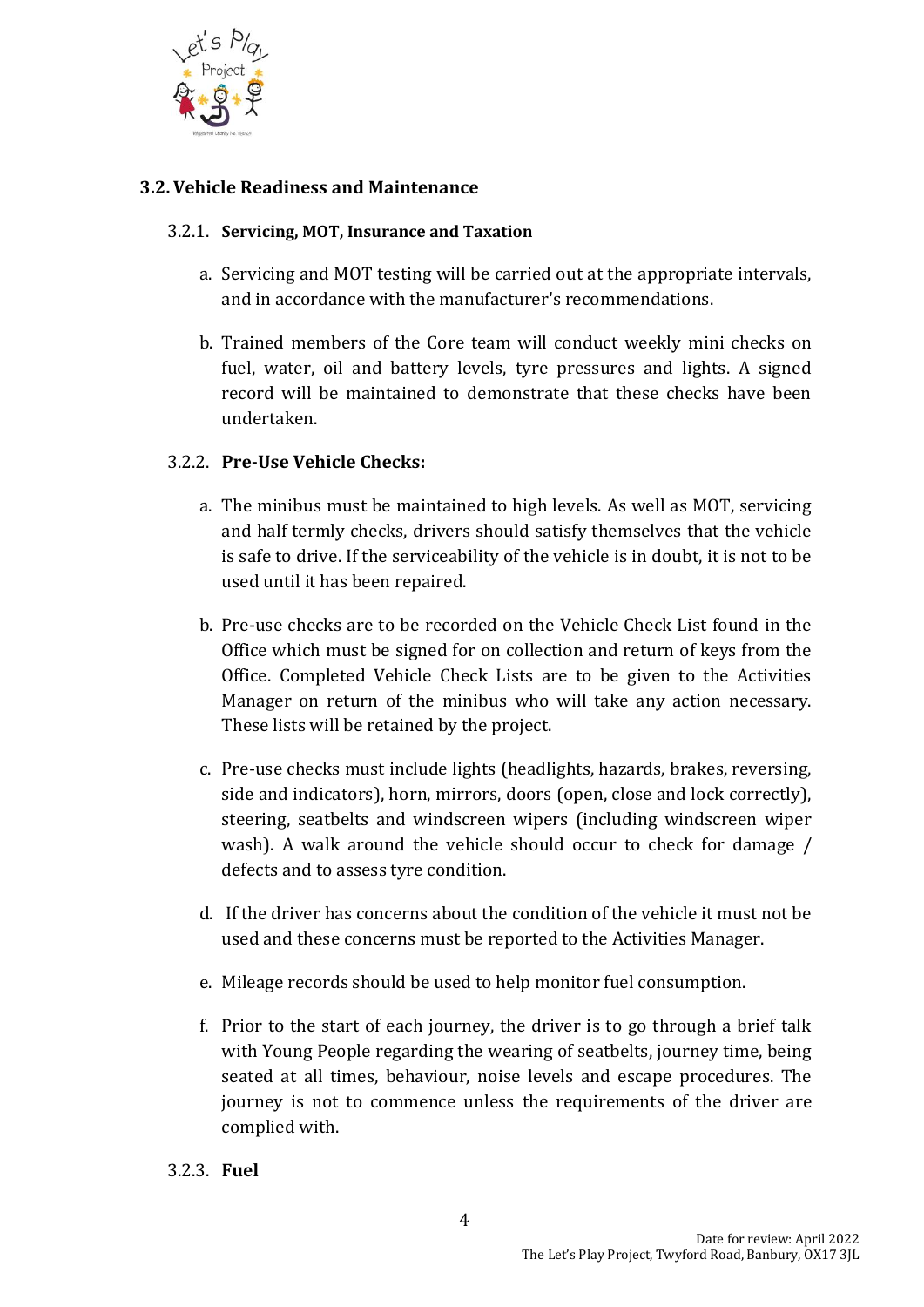

- a. A member of the Management team will regularly check the minibus(es) to ensure that the vehicles have adequate fuel (at least half a tank). It may, however, be necessary for the minibus driver to refuel whilst on a journey.
- b. The fuel level should not go below a quarter, this helps prevent primer damage and fuel tank sediment entering the engine.

# 3.2.4. **Equipment**

i

- a. It is recommended that the following equipment is carried on board the Minibus. If items are used during a journey, please inform the team who w
	- *First Aid Box* containing
	- l - 10 antiseptic wipes, foil packed
	- l - 1 conforming disposable bandage (not less than 7.5cm wide) - 2 triangular bandages
	- r 1 packet of 24 assorted adhesive dressings
	- e - 3 large sterile un-medicated ambulance dressings (no less than
	- p 15cmx20cm)
	- $\mathbf{I}$ - 2 sterile eye pads with attachments
	- e - 12 assorted safety pins
	- 1 pair rustproof blunt-ended scissors
	- n - Disposable gloves
	- i - Mouth mask for resuscitation
	- s

# h *Fire Extinguisher*

s u - At least one fire extinguisher (which complies with BS 5432 or equivalent and has a minimum test rating of 8A or 21B) that contains foam.

#### p *Warning Triangle*

p - This should be used in the event of breakdown and carefully positioned

l i 50m behind the vehicle to warn other road users of the broken-down vehicle.

- e
- s *Hi-Visibility Vest*
- :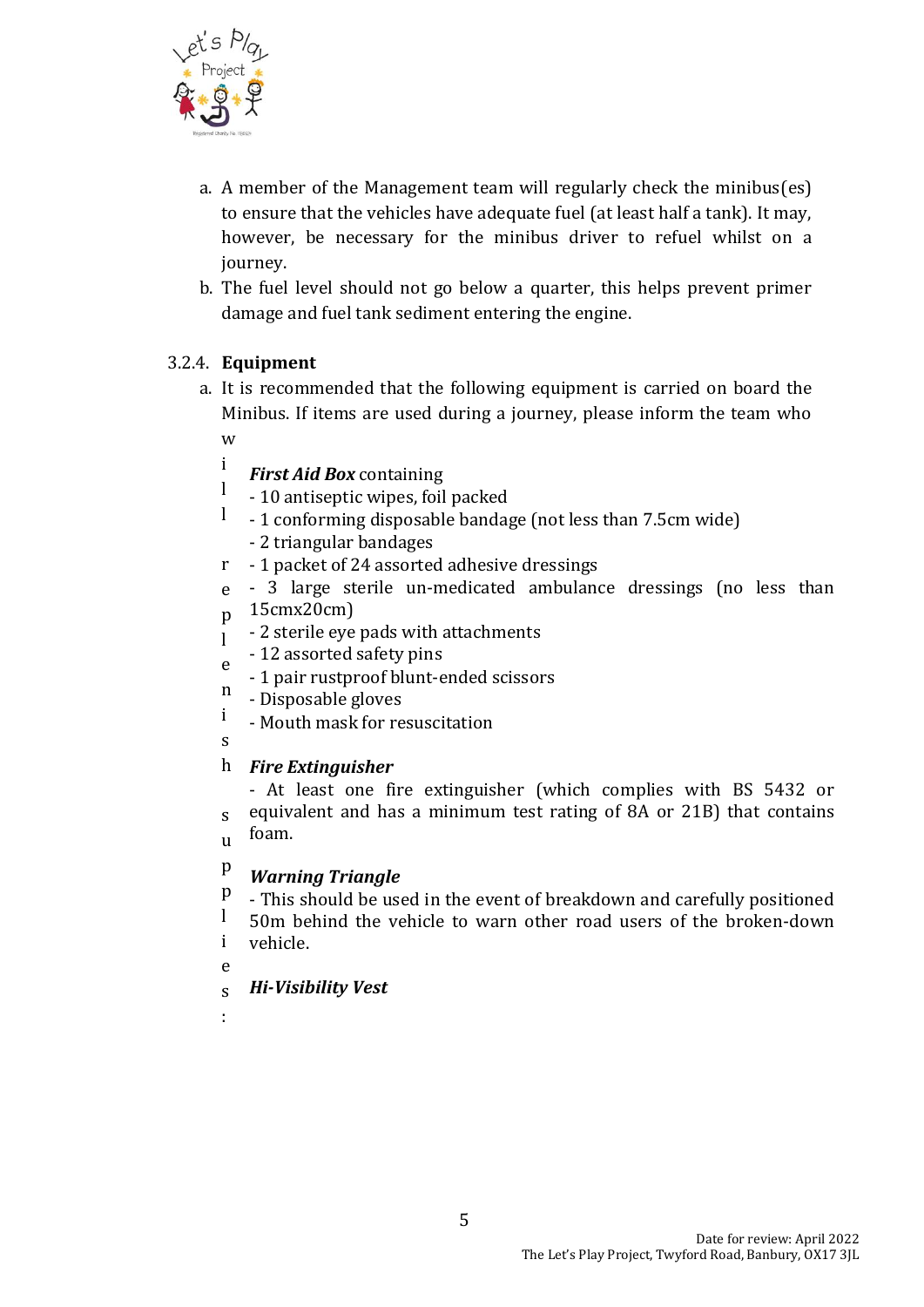

#### 3.2.5. **Tidiness**

- a. The Minibus should be left tidy. Eating and drinking in it should be discouraged (exceptions can be made in circumstances of long delay)
- b. Bin bags are to be carried and made available for rubbish

# **4. Vehicle Operation**

#### **4.1. Capacity**

4.1.1. No more than 16 passengers and a driver may be carried in a hired minibus or 7 seated passengers and 1 wheelchair in the Let's Play Project Minibus.

#### **4.2. Seat Belts/Luggage**

4.2.1. Before setting off, the driver and/or driver's assistant must ensure that passengers are wearing seat belts and any luggage is securely stowed. Young People are to be informed that seatbelts are to be worn at all times when the vehicle is in motion.

#### **4.3. Driving Rules**

4.3.1. Drivers are responsible for driving within the law and in accordance with the Highway Code (a copy is held in the Main Office and in each minibus).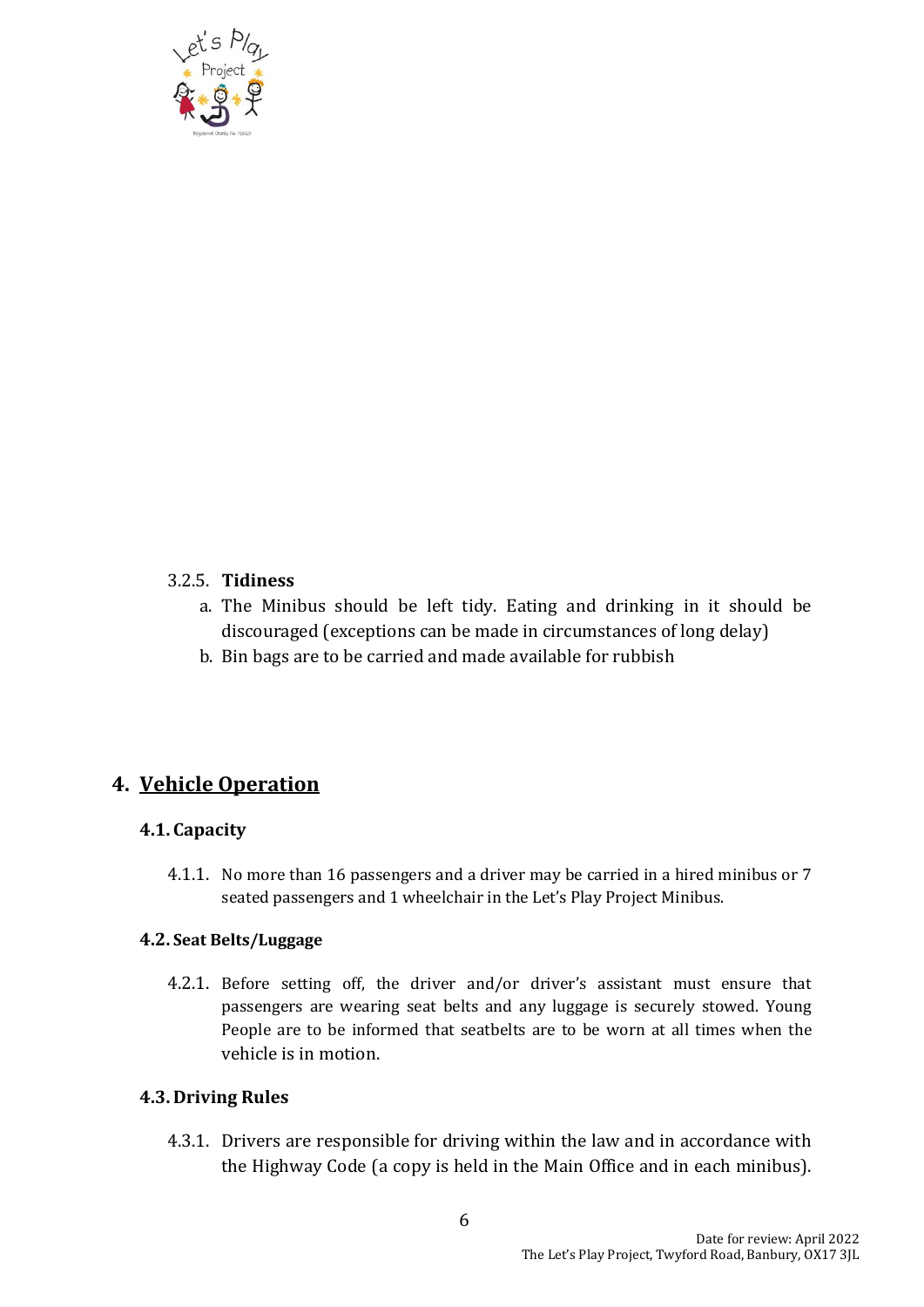

The project will not refund fines or other costs incurred by drivers as a result of any road traffic or parking offence. Drivers must inform the Activities Manager of any penalty points received whilst using the minibus; failure to do so will result in disciplinary action.

- 4.3.2. National speed limits apply to the minibus(es).
- 4.3.3. It is the Let's Play Project policy that under normal road conditions, a minibus should not be driven in the third lane of a motorway.
- 4.3.4. Vehicles are not to be driven by anyone who has consumed any amount of alcohol or illegal substance.
- 4.3.5. Some medication may impair a driver's ability and drivers who are taking medicines of this nature are not to drive vehicles.
- 4.3.6. All accidents, whether or not they cause injury to persons or damage to property, are to be reported to the Activities Manager as soon as possible after they occur.
- 4.3.7. Keys must not be left in an unattended vehicle at any time.
- 4.3.8. Due consideration must be given to parking in secure areas as much as possible, particularly where overnight stays are required.
- 4.3.9. Vehicles must not be driven at any time if the load being carried exceeds the maximum allowable weight capacity.
- 4.3.10.Smoking is prohibited in the minibus(es) at any time.

#### **4.4. Driver's Assistant**

- 4.4.1. A second member of staff (or an adult volunteer) will be on every journey, when Young People are in attendance, as the driver's assistant.
- 4.4.2. This person should be positioned near the back of the minibus to observe behaviour and maintain good order. They can also make and receive phone calls, so the driver does not have to. They should also help with reversing and need to be visible at all times to the reversing driver. They should assist in a breakdown or accident and can act as a relief driver if they are trained and authorised to do so.

#### **4.5.Reversing of vehicles**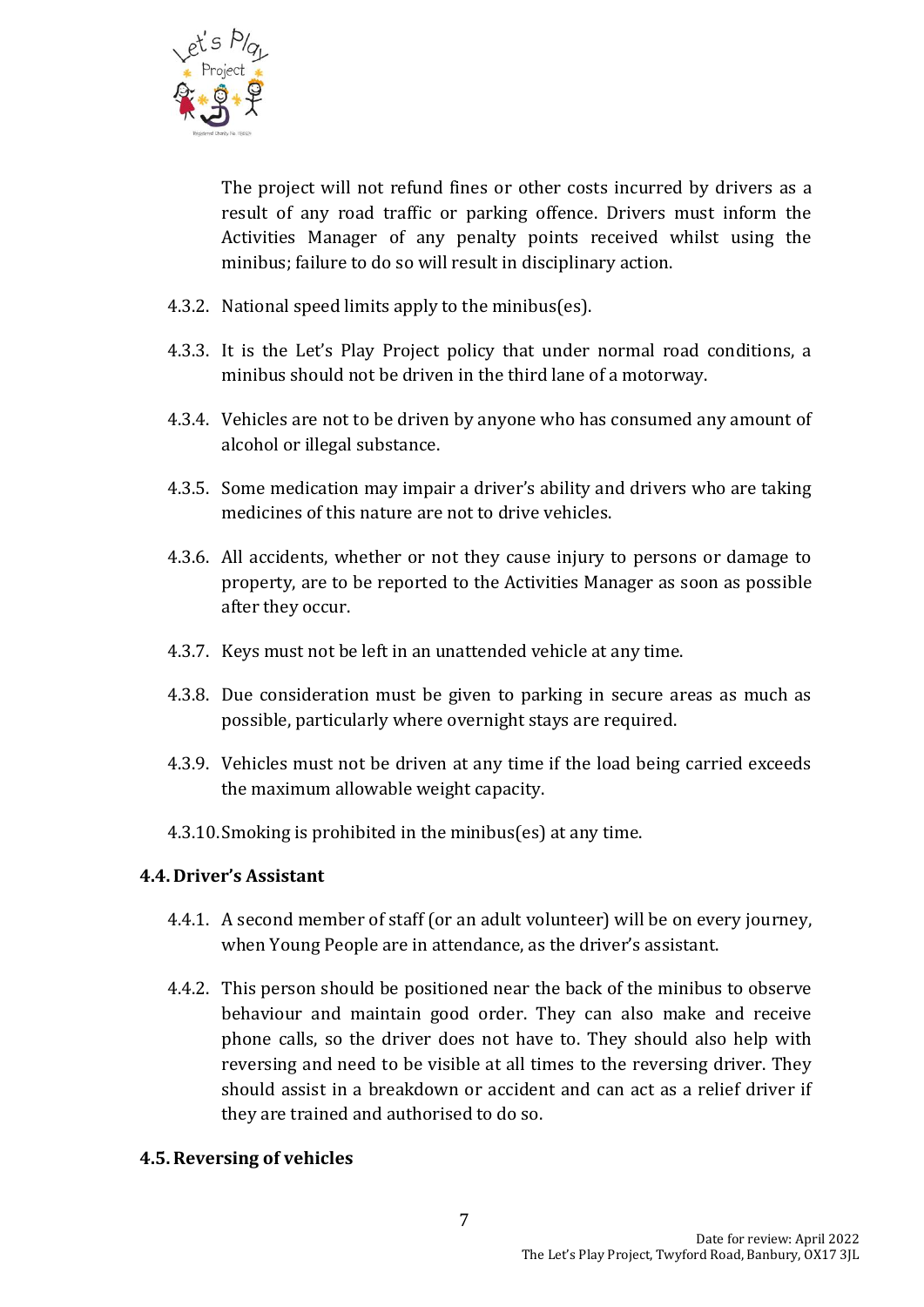

- 4.5.1. Reversing vehicles can be particularly hazardous. The best way of avoiding a reversing accident is to avoid reversing a vehicle wherever possible.
- 4.5.2. Always check behind your vehicle before reversing if necessary, ask someone to watch the area into which you will be reversing.
- 4.5.3. If you use a guide, ensure they can be seen at all times whilst manoeuvring – if two members of staff are present, one must at all times be the guide when reversing.
- 4.5.4. Ensure rear view mirrors are clean and properly adjusted at all times.

### **4.6. Distraction during driving**

4.6.1. The use of mobile phones is strictly prohibited whilst operating the vehicle. There are other similar activities, which can be unsafe and thus may attract the attention of the police, such as drinking (soft drinks), eating, or even changing a radio channel. To this end, any action whilst driving, which could cause distraction must be avoided.

#### **4.7.Tiredness**

- 4.7.1. Driving when tired greatly increases the risk of an accident. The Highway Code recommends that a driver takes a minimum break of at least 15 minutes after every two hours of driving. However, after a full working day, drivers MUST NOT drive for a continuous period of more than two hours without taking a suitable break.
- 4.7.2. If an authorised relief driver is available to drive a journey can be continued without a break.
- 4.7.3. Drivers should use common sense to ascertain their suitability to drive at a given time (consider tiredness, recent alcohol or medicine consumption, illness etc).

#### **4.8. Safety**

- 4.8.1. Whilst driving the minibus, drivers should ensure that all doors are unlocked to assist with emergency egress if the need arises.
- 4.8.2. Drivers should ensure that internal lights are off whilst driving so that their vision is not impaired by the internal light.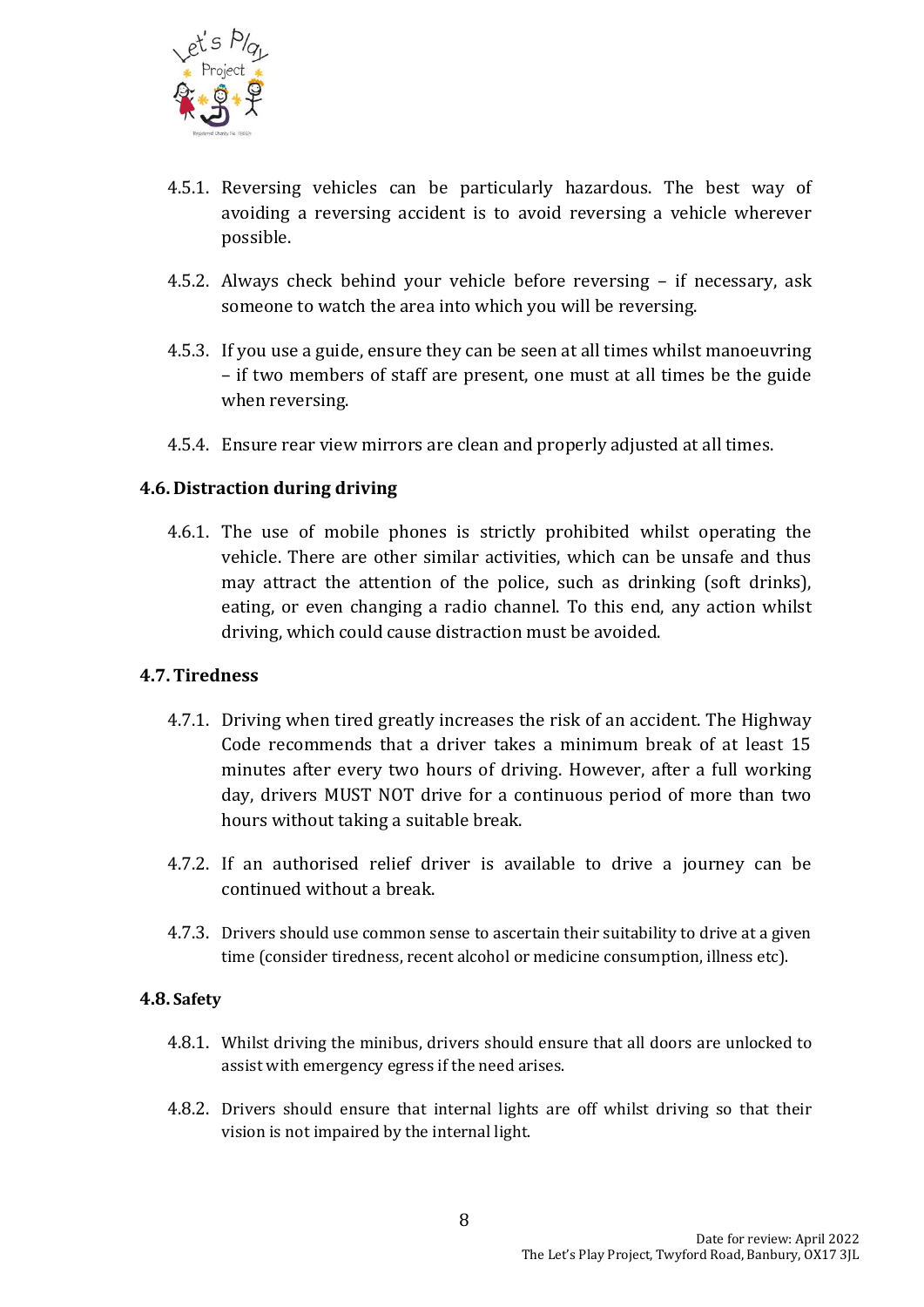

- 4.8.3. Exits/gangways should be clear of obstructions (such as bags) at all times. Bags can go on spare seats and under seats.
- 4.8.4. Dealing with 'road rage':
	- a. If threatened by another driver, do not retaliate by flashing lights, sounding the horn or making offensive gestures; this only attracts a response and will often make a situation worse
	- b. If forced to stop, stay in the vehicle with windows closed and doors locked and be prepared to drive off
	- c. If necessary, use your mobile phone to contact the police for assistance
	- d. Note the registration number of the vehicle, and the make and colour, plus a description of the driver and occupants and give the police these details
	- e. Unsafe situations: if you feel that driving cannot be in complete safety, do not continue. Members of staff are not required to put themselves at risk at any time whilst driving on behalf of the project

#### **4.9. Security**

4.9.1. Whenever the vehicle is left unattended, all windows are to be closed and doors locked.

# **5. Accidents and Breakdown Procedures**

#### **5.1.Breakdown Procedures**

- 5.1.1. Standard breakdown procedures are to be followed where necessary:
- 5.1.2. If on a public road, get out of the vehicle on the safe side nearest the path or verge.
- 5.1.3. If on a motorway, follow the instructions of the emergency operator, which may include staying in the vehicle, or getting out of the vehicle and not getting back into the vehicle again.
- 5.1.4. Avoid going near the traffic flow and exercise extreme caution at all times.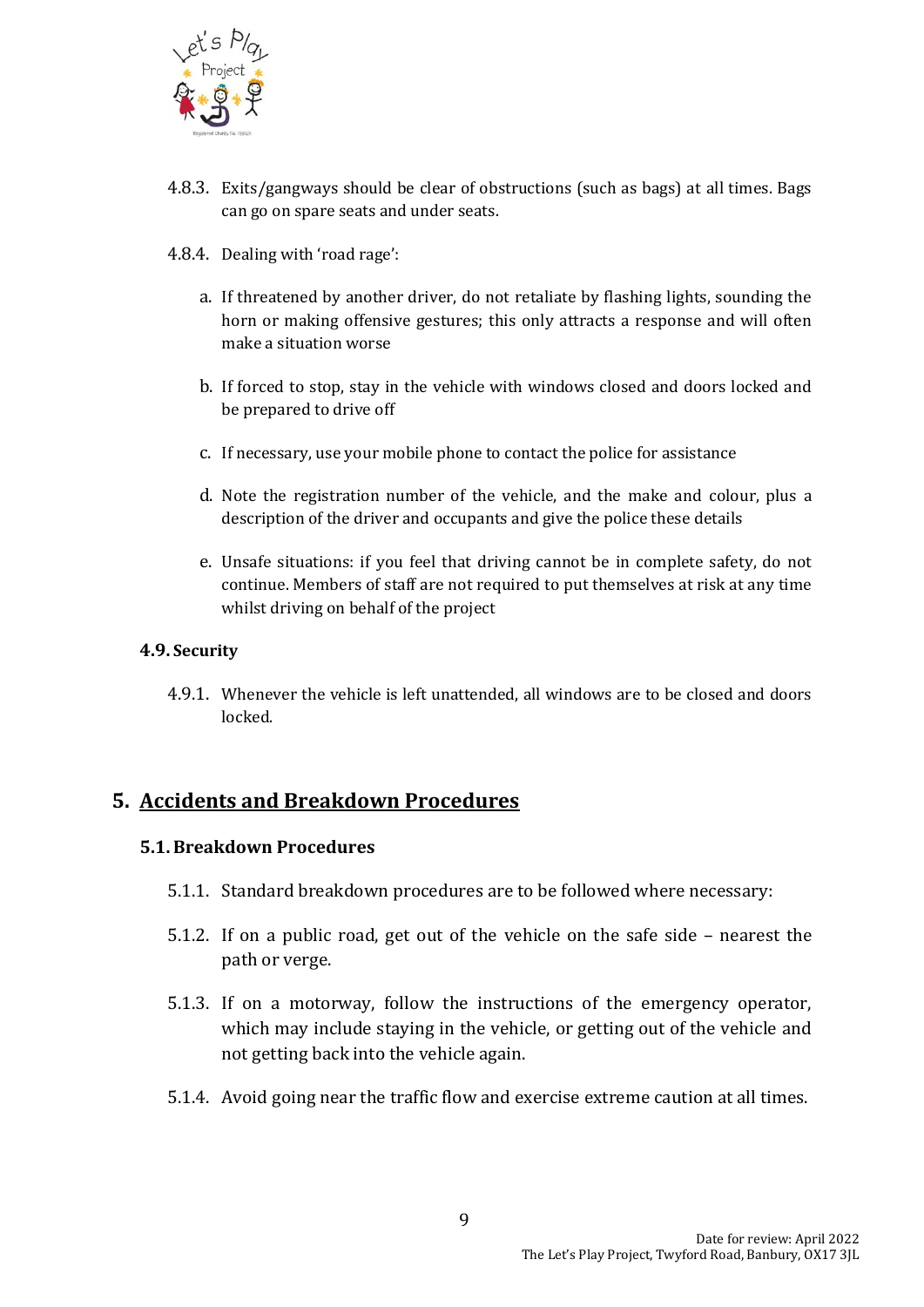

- 5.1.5. If possible, leave a motorway, dual carriageway or main road if a fault occurs, which will reduce the risk of collision, but park in a well-lit place so that the vehicle can be seen by other road users.
- 5.1.6. Call the 24-hour EMS Rescue Control Centre on: 0800 587 8872 or 01277 720778, where the trained staff will deal with your request quickly. If you have hearing/speech difficulties, you can use the SMS text messaging service on 07786 204387.
- 5.1.7. It is best to use a roadside emergency telephone if possible as this will pinpoint your location.
- 5.1.8. The project should also be contacted, when practical, in the event of a breakdown.
- 5.1.9. Staff should not change a tyre or attempt repairs. This should be carried out by a breakdown team.

### **5.2.Accident**

- 5.2.1. In the event of an accident:
	- a. Deal with any injured persons
	- b. Ensure the safety of everyone involved
	- c. If necessary, call the emergency services
- 5.2.2. In all cases, stop at the scene and take the names, addresses and telephone numbers of people involved, including independent witnesses. Take photos of the accident scene from various angles if possible. Breakdown procedures should be carried out if necessary.
- 5.2.3. In the event of a serious incident, emergency contact numbers are available in the Minibus File (carried on all journeys).

#### **5.3.General**

5.3.1. Any member of staff who has queries relating to the driving of the minibus or the condition of the vehicle should bring them to the attention of the Activities Manager.